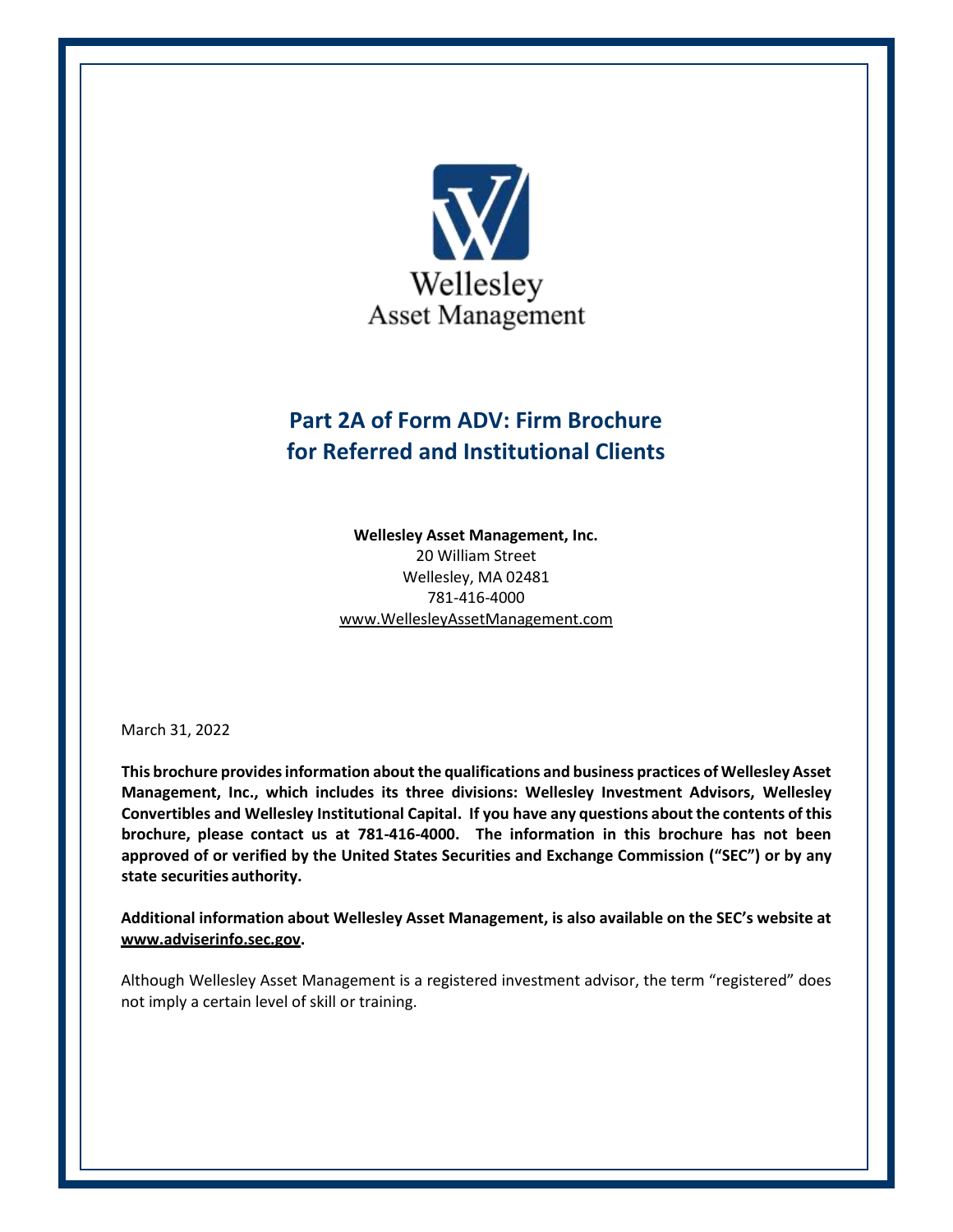**ITEM 2: MATERIAL CHANGES**

There have been no material changes to Form ADV Part 2A since the last amendment dated November 11, 2021.

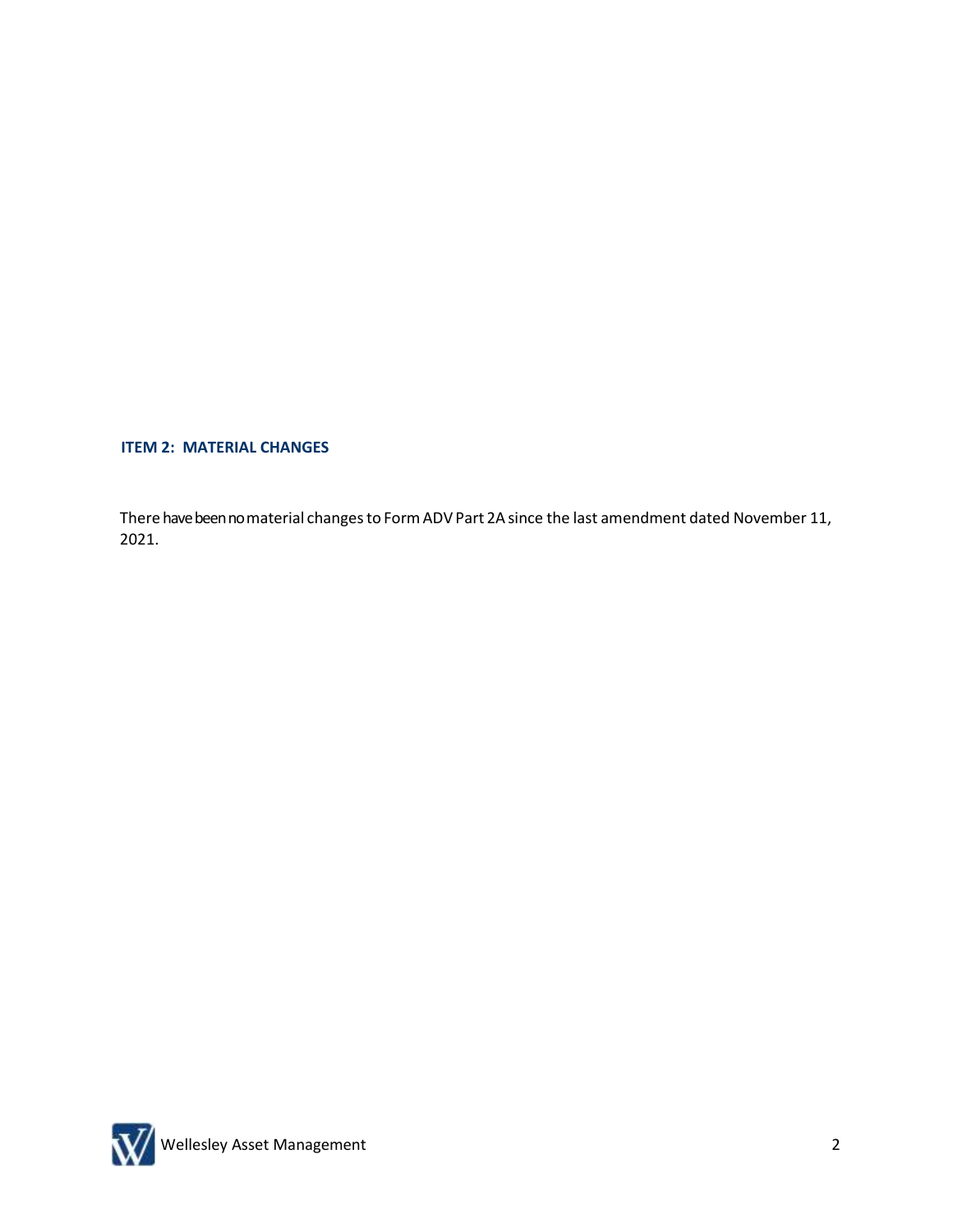## **ITEM 3: TABLE OF CONTENTS**

| <b>ITEM</b>    | <b>DESCRIPTION</b>                                                                              | <b>PAGE</b>    |
|----------------|-------------------------------------------------------------------------------------------------|----------------|
| <b>ITEM1</b>   | <b>Cover Page</b>                                                                               | $\mathbf{1}$   |
| <b>ITEM 2</b>  | <b>Material Changes</b>                                                                         | $\overline{2}$ |
| <b>ITEM3</b>   | <b>Table of Contents</b>                                                                        | 3              |
| <b>ITEM4</b>   | <b>Advisory Business</b>                                                                        | 4              |
| <b>ITEM 5</b>  | <b>Fees and Compensation</b>                                                                    | 5              |
| <b>ITEM 6</b>  | Performance-Based Fees and Side-by-Side Management                                              | 6              |
| <b>ITEM7</b>   | <b>Types of Clients</b>                                                                         | $\overline{7}$ |
| <b>ITEM 8</b>  | Methods of Analysis, Investment Strategies and Risk of Loss                                     | $\overline{7}$ |
| <b>ITEM9</b>   | <b>Disciplinary Information</b>                                                                 | 9              |
| <b>ITEM 10</b> | Other Financial Industry Activities and Affiliations                                            | 9              |
| <b>ITEM 11</b> | Code of Ethics, Participation or Interest in Client Transactions and<br><b>Personal Trading</b> | 9              |
| <b>ITEM 12</b> | <b>Brokerage Practices</b>                                                                      | 10             |
| <b>ITEM 13</b> | <b>Review of Client Accounts</b>                                                                | 11             |
| <b>ITEM 14</b> | Client Referrals and Other Compensation                                                         | 12             |
| <b>ITEM 15</b> | Custody                                                                                         | 12             |
| <b>ITEM 16</b> | <b>Investment Discretion</b>                                                                    | 12             |
| <b>ITEM 17</b> | <b>Voting Client Securities</b>                                                                 | 13             |
| <b>ITEM 18</b> | <b>Financial Information</b>                                                                    | 13             |

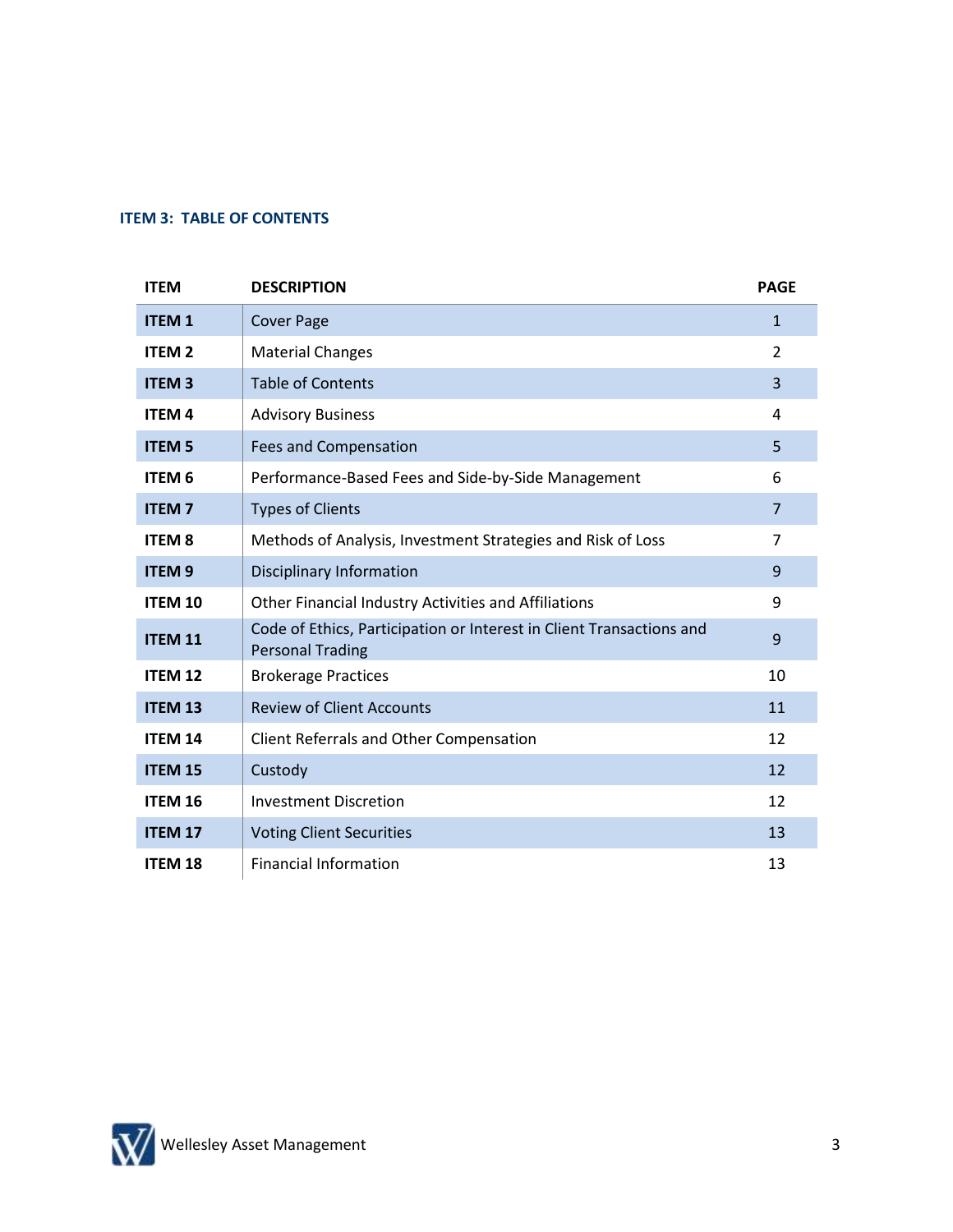# **ITEM 4: ADVISORY BUSINESS**

Wellesley Asset Management, Inc. ("WAM") is providing thisinformational brochure to our clients who have been referred to us by other advisors, as well as to other institutional clients. A referred client is defined as one whose primary relationship is with another advisor, advisory firm, wrap sponsor, or investment bank, and who has retained WAM at the recommendation of the primary advisor to manage certain assets.

Wellesley Investment Advisors, Inc. was founded in 1991 by Greg Miller, CPA (CEO and Portfolio Manager). Wellesley Investment Advisors, Inc. changed its name to Wellesley Asset Management, Inc. (WAM) effective July 1, 2016. On that date, Wellesley Investment Advisors, Wellesley Convertibles and Wellesley Institutional Capital became divisions of WAM. Greg Miller and Michael Miller are the majority owners of WAM and no other individual owns 25% or more of WAM.

As of December 31, 2021, the amount of WAM's regulatory assets under management managed on a discretionary basis was approximately \$3,116,830,000 while the amount of WAM's regulatory assets under management managed on a non-discretionary basis was approximately \$2,054,000.

# **Separately Managed Account Clients**

WAM provides discretionary investment management services to individuals (including high net worth individuals), institutions, pension, profit-sharing and other retirement plans, trusts, estates, charitable organizations, investment companies, corporations, other advisory firms, and various other entities.

WAM specializes in investing in convertible bonds. In managing client accounts, WAM predominantly uses convertible securities, convertible bond and corporate bond mutual funds, synthetic notes, and structured products (including, but not limited to, index-linked notes, ETNs and ETFs). Although WAM's advice is principally in the area of convertible securities, WAM may from time to time advise on other types of securities. Clients may impose limited restrictions on investing in certain securities or types of securities.

# **Affiliated Funds**

In addition to the separate account services described above, WAM provides advisory services to mutual funds sponsored by WAM (the "Affiliated Funds"). Information concerning the Affiliated Funds, including a description of the services provided and management fees, is contained in the Affiliated Funds' prospectus.

WAM also provides advisory services to three private funds, Brenton Partners, L.P., Brenton Partners II, L.P., and Brenton Partners II (Cayman), Ltd. (the "Private Funds"), established by WAM in which WAM and some of its employees have an ownership or management interest. Additional information concerning the Private Funds can be found in their offering documents.

# **Wrap Programs**

WAM acts as sub-advisor to certain wrap program providers (each a "Wrap Provider"). WAM is paid a management fee by the Wrap Provider based on the assets under management, which indirectly can be considered a portion of the wrap program fee. Any client in a wrap program should carefully review

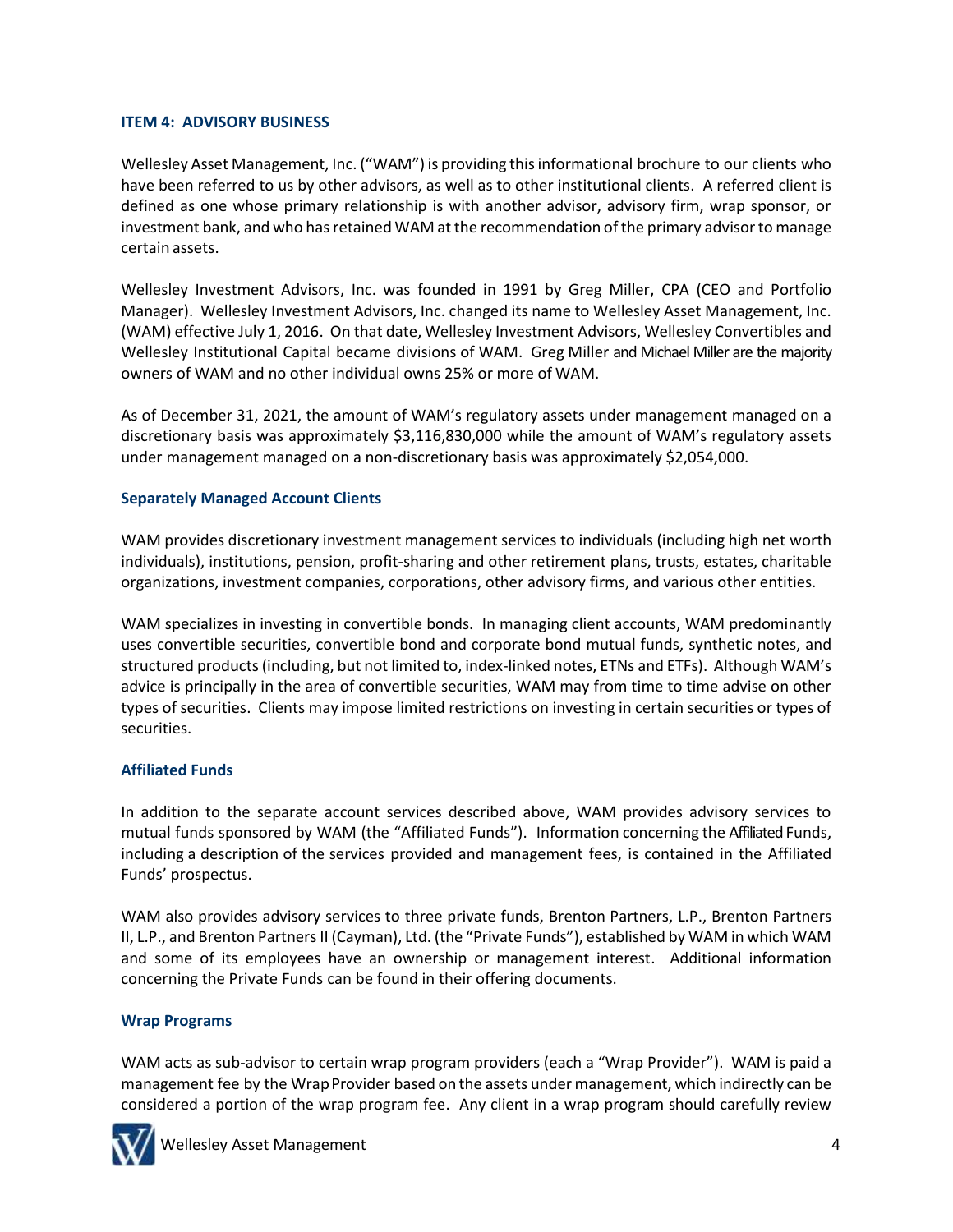the Wrap Provider's Appendix 1 of Form ADV, for complete detailsregarding thewrap program. Clients participating in these programs should also review important disclosures about WAM's brokerage practices described in Item 12 below.

# **ITEM 5: FEES AND COMPENSATION**

Compensation to WAM for discretionary investment management services is based on a percentage of funds under management. Fees for referred client relationships vary based on agreements negotiated with the referring advisory firm, and range from 0.45% per annum to 1.00% per annum. WAM has an initial minimum account size of \$500,000 for new clients. Different advisory firms and wrap sponsors may impose different minimum account sizes.

Clients may incur custodial fees and may also incur transaction fees on the purchase and sale of securities. WAM deducts its fees from client accounts, quarterly, in advance. WAM may choose to waive the initial account minimum and may also choose to waive all or a portion of fees in certain circumstances. For fee calculation purposes, WAM may agree to aggregate the assets of related client accounts and such accounts may receive the benefit of a lower effective fee rate due to such aggregation.

Quarterly fees are basedupon the end of quarter valuation of total assets under management. Clients can terminate WAM's services at any time, by written notice. If the advisory relationship is terminated before the end of a calendar quarter, WAM will refund unearned advisory fees to the client, based on the number of days left in the quarter of termination.

# **Subadvisory Relationships**

WAM has been retained as a sub-advisor by certain unaffiliated advisory firms. In these arrangements, WAM's fee is negotiated with the other advisory firm.

WAM has retained Wealthspring Capital, LLC ("Wealthspring") as a sub-advisor to some client accounts. Wealthspring generally limits its investment advice to special purpose acquisition companies ("SPACs") and their components (common share, warrant, and unit). Additionally, Wealthspring may use money market funds or U.S. Treasury Bills along with mutual funds, fixed income securities, equities, ETFs, treasury inflation protected/inflation linked bonds and non-U.S. securities to help diversify a portfolio when applicable.

# **Affiliated Funds**

WAM serves as the investment advisor to the Miller Convertible Bond Fund, the Miller Convertible Plus Fund, the Miller Intermediate Bond Fund, and the Miller Market Neutral Income Fund, each a series of the Miller Investment Trust, (each an "Affiliated Fund," together the "Affiliated Funds"). As the manager of the Affiliated Funds, WAM is paid a management fee as specified in the Affiliated Funds' prospectus.

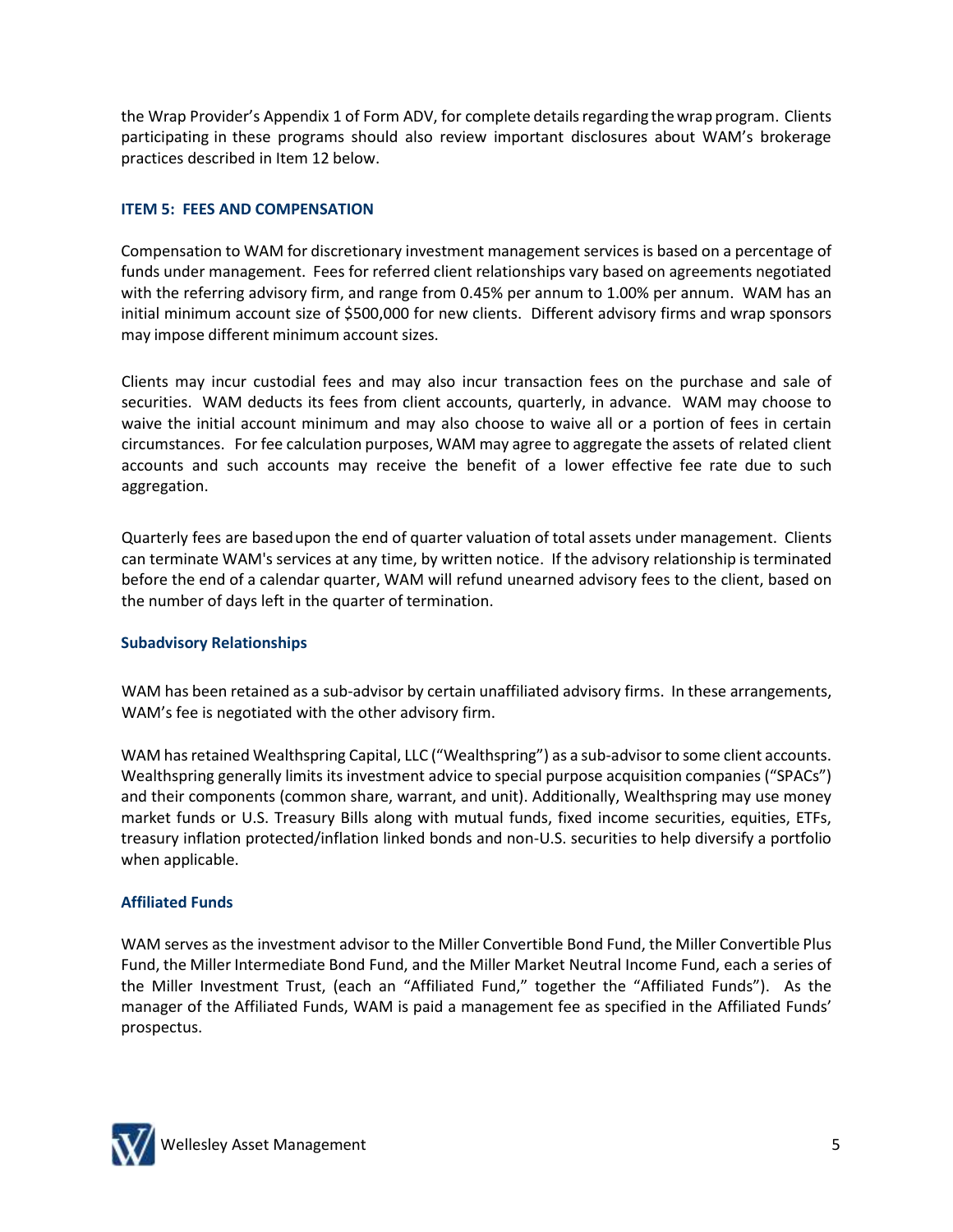To the extent that a separately managed account ("SMA") client is invested in shares of an Affiliated Fund, such client's SMA fee will be reduced by the management fee that WAM receives directly from the applicable Affiliated Fund. The SMA fee is either (1) reduced in advance to reflect the percentage of the account that may be invested in the Affiliated Funds based on negotiations with the wrap program sponsor, or (2) is reduced in arrears on a quarterly basis by the client's shares invested in the Affiliated Funds. Affiliated Fund expenses, other than Affiliated Fund management fees, are not reimbursed to SMA clients. Additional information about each Fund, including information about fees, expenses and risk, can be found in the Affiliated Funds' Prospectus and Statement of Additional Information.

Certain supervised persons and sales personnel also act as registered representatives of an unaffiliated broker-dealer and, in that capacity, engage in marketing or selling activities with respect to shares in the Affiliated Funds. Such marketing or selling activities create potential conflicts of interest that give WAM and its supervised persons and related sales personnel an incentive to recommend the Affiliated Funds to potential investors based on higher fees received rather than on an investor's needs. To address this conflict, supervised persons are required to act in the best interest of the client.

# **ITEM 6: PERFORMANCE-BASED FEES AND SIDE-BY-SIDE MANAGEMENT**

WAM serves as the investment manager to three private funds (the "Private Funds"). Fees for the Private Funds are charged within the Private Funds themselves and allocated in accordance with the Private Funds' offering documents. Fees are generally comprised of an annual management fee and a performance allocation, as outlined in the offering documents.

Since WAM manages accounts with and without performance-based fees, WAM has a potential conflict of interest and an incentive to favor the Private Funds over accounts that do not pay a performance allocation. WAM takes various steps to address these conflicts. For example, when WAM places trades, its policy is to aggregate separately managed accounts, the Affiliated Funds, and the Private Funds where practical and feasible. In that way, separately managed accounts, the Affiliated Funds, and the Private Funds get the same execution price. To ensure fairness when a trade is executed for something less than the total desired quantity, WAM allocates the partial trade fill to separately managed accounts, the Affiliated Funds, and the Private Funds primarily on a random basis, but may also do the allocation on a pro rata basis. Notwithstanding the foregoing, the ordermay be allocated on a different basisif all client accountsreceive fair and equitable treatment and the reason for the different allocation is explained in writing and is approved in writing by the Chief Compliance Officer (or the CEO or President if the Chief Compliance Officer is not available) as soon as reasonably possible after the opening of the markets on the trading day following the day the order was executed.

WAM mitigates these potential conflicts through the implementation of its Code of Ethics and other compliance policies and procedures to ensure compliance with its fiduciary obligations, federal securitieslaws and other applicable laws and regulations. Portfolio managers and traders are required to act solely for the benefit of each client, not favor one client over another client and avoid or mitigate any actual or potential conflicts of interests.

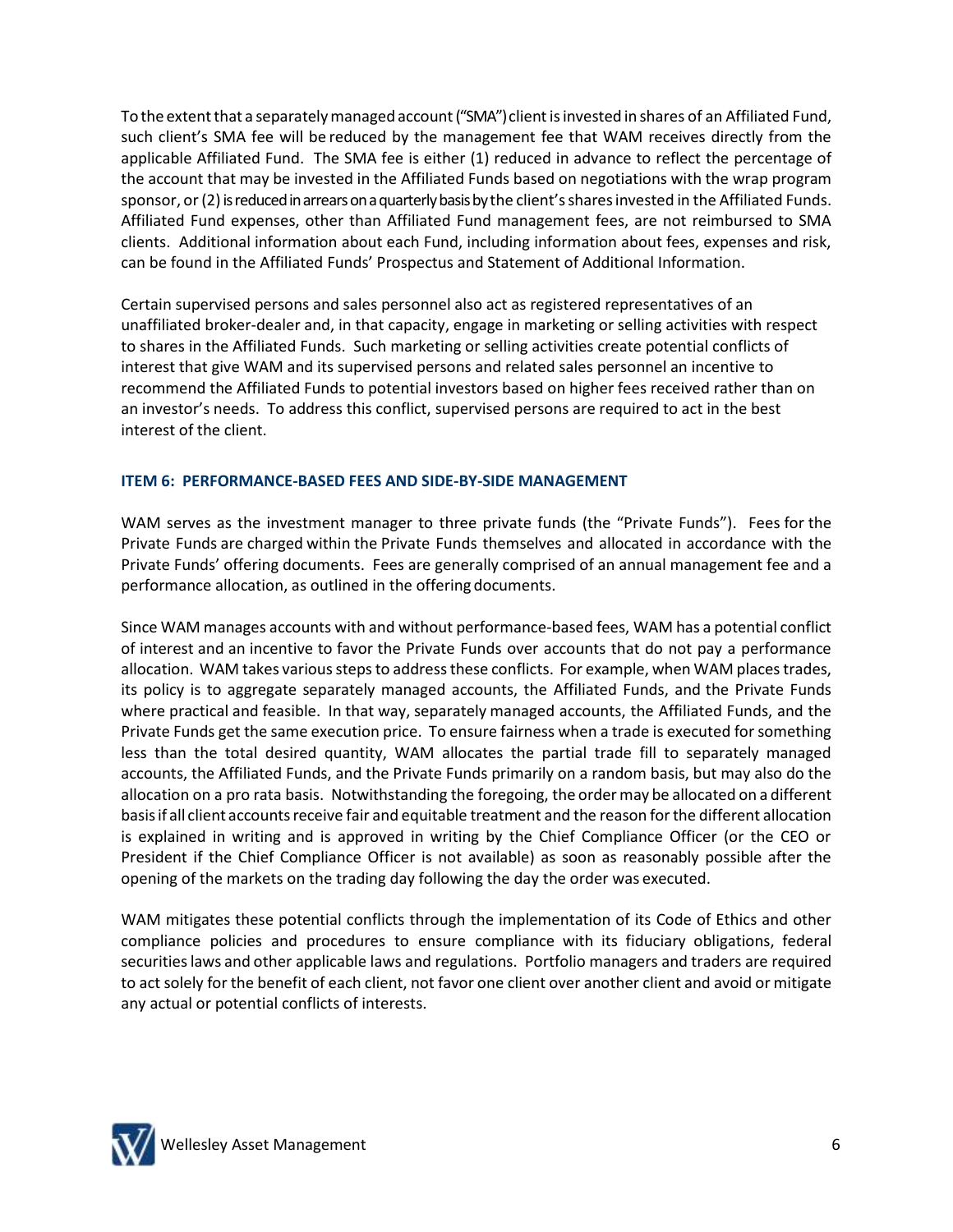# **ITEM 7: TYPES OF CLIENTS**

WAM provides discretionary investment management services to individuals (including high net worth individuals), institutions, pensions, profit-sharing and other retirement plans, trusts, estates, charitable organizations, investment companies, corporations, other advisory firms, and various other entities.

# **ITEM 8: METHODS OF ANALYSIS, INVESTMENT STRATEGIES AND RISK OF LOSS**

WAM deploys absolute return strategies and invests predominantly in convertible bonds, synthetic convertible notes, convertible bond and corporate bond mutual funds and other convertible securities. WAM uses fundamental analysis and the following sources of information for its investment decisions:

- Financial newspapers and magazines
- Research materials prepared by others
- Corporate rating services
- Annual reports, prospectuses and filings with the SEC
- Company press releases and conference calls
- Bond pricing services
- Trade monitoring services

Convertible bonds are hybrid securities that have characteristics of both bonds and common stocks. There is risk of loss as they may fall in value. They are subject to risks associated with both debt securities and equity securities. Risks include:

- Convertible Bond Risk. Convertible Bonds are hybrid securities that have characteristics of both bonds and common stocks and are subject to risks associated with both debt securities and equity securities. Convertible bonds that are rated below investment grade are subject to the risks associated with high-yield investments.
- Interest Rate Risk. The market value of fixed-income securities such as convertible bonds declines as interest rates increase.
- Credit / Default Risk. An issuer of a fixed-income security may not be able to make principal and interest payments as due and may result in a default. All fixed-income securities from the highest quality to the very speculative, have some degree of credit risk. WAM's strategy accepts some credit risk as a recognized means to enhance investors' returns. To the extent our strategy invests in government securities, credit risk will be limited.
- Prepayment Risk. Bonds may get called, resulting in lower reinvestmentrates.
- High Yield Bond Risk. WAM invests in some convertible bonds that are either unrated or rated less than investment grade. These bonds carry greater risks and are more susceptible to real or perceived adverse economic and competitive industry conditions than investment grade bonds. During a period of adverse economic changes or a period of rising interest rates, companies issuing high yield bonds may be unable to make principal and interest payments.

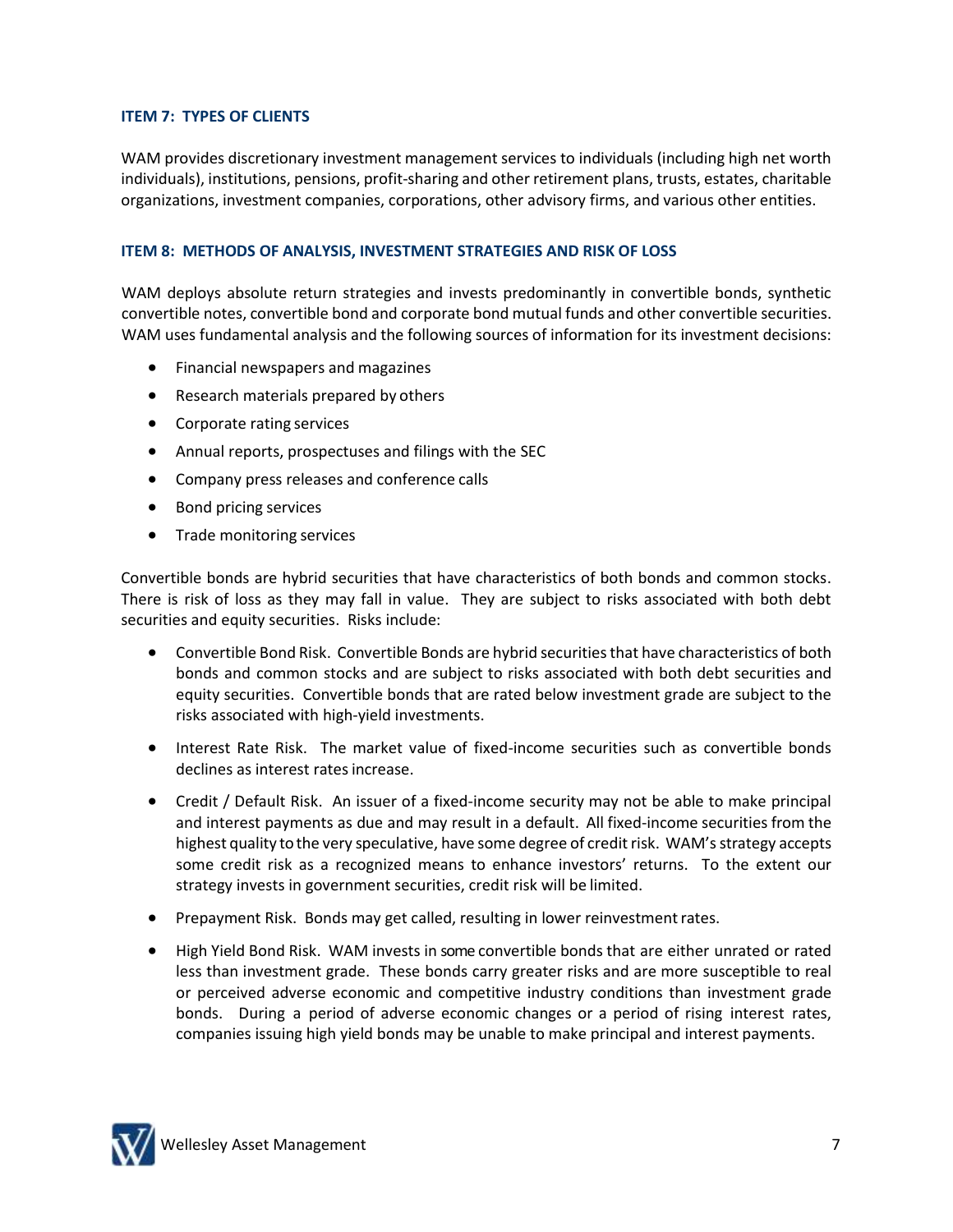- Allocation Risk. Since a portfolio may invest a significant amount of its assets in a particular industry, market or sector, the value of the portfolio may be more susceptible to adverse changes within that market or sector than a portfolio that does not concentrate its investments.
- Borrowing Risk. In cases where margin borrowing is utilized, clients risk loss if market values decline, interest rates increase, or margin loans are called.
- Liquidity Risk. Convertible bonds are traded over the counter in a bid-ask format. Circumstances can arise in which bonds are not immediately liquid. Because of the absence of an activemarket for illiquid investments, it will generally take longer to liquidate such positions and could result in substantial loss. Market quotations for illiquid securities may be volatile and/or subject to large spreads between bid and ask prices. Reduced liquidity may have an adverse impact on market price and the ability to sell particular securities when necessary to meet liquidity needs or in response to a specific economic event. To the extent that a significant portion of an issuer's outstanding securities is held, greater liquidity risk will exist than if the issuer's securities were more widely held.
- Common Stock Risk. Convertible securities have characteristics similar to common stocks especially when their conversion value is the same as the value of the bond. The price of equity securities may rise or fall because of economic or political changes. Stock prices in general may decline over short or even extended periods of time affecting the value of a convertible security.
- Synthetic Convertible Security Risk. The value of a synthetic convertible security may respond differently to market fluctuations than a convertible security because a synthetic convertible is composed of two or more separate securities, each with its own market value.
- ETN Risk. ETNs are linked to the performance of a particular market benchmark or strategy and, upon maturity, the underwriting bank promises to pay the amount reflected in the benchmark index minus fees. ETNs are only linked to the performance of a benchmark; they do not actually own the benchmark index. ETNs also face the risk that the credit rating of the underwriting bank may be reduced or the underwriting bank may go bankrupt, thus reducing the value of the ETN.
- ETF Risk. ETFs are subject to the same risks as the underlying securities in which the ETF invests such as market, economic, and business risk.
- Leverage Risk. Certain WAM products utilize leverage. The use of leverage through activities such as borrowing or purchasing derivatives can magnify the effects of changes in the value and increase volatility. Because leverage increases the fees payable to the advisor, WAM has an incentive to increase the use of leverage. The use of leverage means that a decline in value of an investment could result in a substantial loss that would be greater than if leverage was not used.
- Management Style Risk. WAM's objective judgments about the attractiveness and potential appreciation of particular investments may prove to be incorrect and there is no guarantee that its investment strategy will produce the desired results.
- Market Risk. One or more markets in which WAM invests may go down in value, including the possibility that the markets may go down sharply and unpredictably.

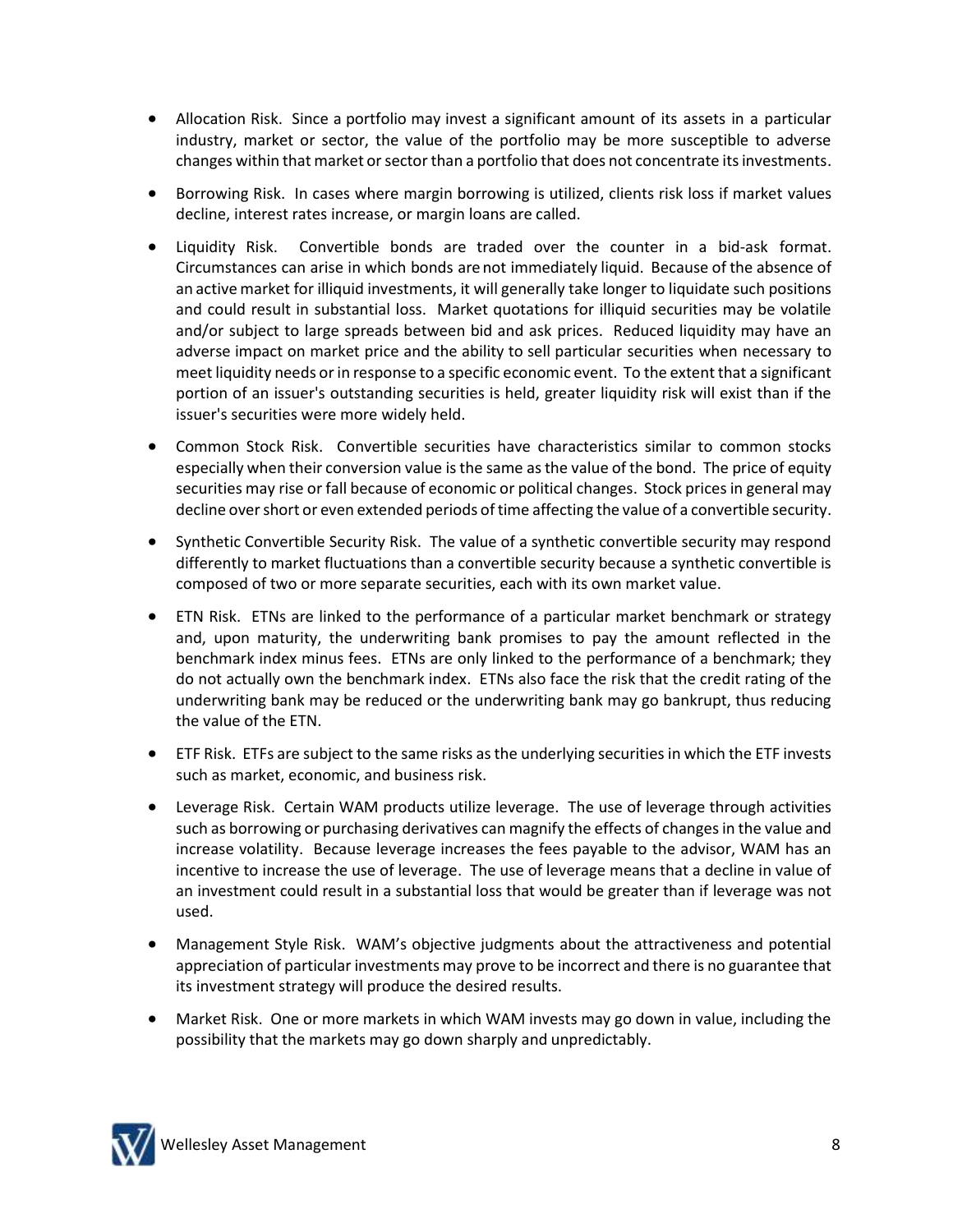- Regulatory Risk. The U.S. regulatory landscape is currently undergoing significant changes which will impact the types of transactions that a client may enter into. Some aspects of the new regulatory framework include regulations related to margin requirements, reporting, recordkeeping, clearing, cyber security and trade execution. These regulatory changes, among others, may require WAM to change a client's trading strategies or cause a client to incur greater costs.
- Cyber Security Risk. With the increased use of technologies such as the internet to conduct business, a portfolio is susceptible to operational, information security and related risks. In general, cyber incidents can result from deliberate attacks or unintentional events and are not limited to, gaining unauthorized access to digital systems, misappropriating assets or sensitive information, corrupting data, or causing operational disruption, including denial-of-service attacks on websites. Cyber security failures or breaches by a third-party service provider and the issuers of securities in which the portfolio invests, have the ability to cause disruptions and impact business operations, potentially resulting in financial losses, the inability to transact business, violations of applicable privacy and other laws, regulatory fines, penalties, reputational damage, reimbursement or other compensation costs, and/or additional compliance costs, including the cost to prevent cyber incidents.

It is not possible to identify all the risks associated with investing in general or with a given strategy. The description set forth above is general and is not intended to be exhaustive. While WAM seeks to manage accounts with risks appropriate to the strategy it is not always possible or desirable to eliminate risk. Investing in convertible securities and other asset types involves a risk of loss that clients should be prepared to bear. Clients should carefully read all materials and documents related to their accounts at WAM, including the prospectus and offering memoranda, prior to investing with WAM.

# **ITEM 9: DISCIPLINARY INFORMATION**

WAM and its management personnel have no reportable disciplinary events to disclose.

# **ITEM 10: OTHER FINANCIAL INDUSTRY ACTIVITIES AND AFFILIATIONS**

WAM is also the investment manager to the Private Funds (from which it may receive a performance allocation) and the investment advisor to the Affiliated Funds.

# **ITEM 11: CODE OF ETHICS, PARTICIPATION OR INTEREST IN CLIENT TRANSACTIONS AND PERSONAL TRADING**

WAM's Code of Ethics is based on the principle that all its employees have a fiduciary duty to place the interest of clients ahead of their own and WAM's.

WAM's Code of Ethics is further based on the desire to ensure compliance with federal securities laws, and to ensure that employees and access persons always act in an ethical manner. Our policies are premised on fundamental principles of openness,integrity, honesty and trust. WAM places a high value on ethical conduct, and challenges employees to live up not only to the letter of the Code, but to the substance and ideals of ethical behavior.

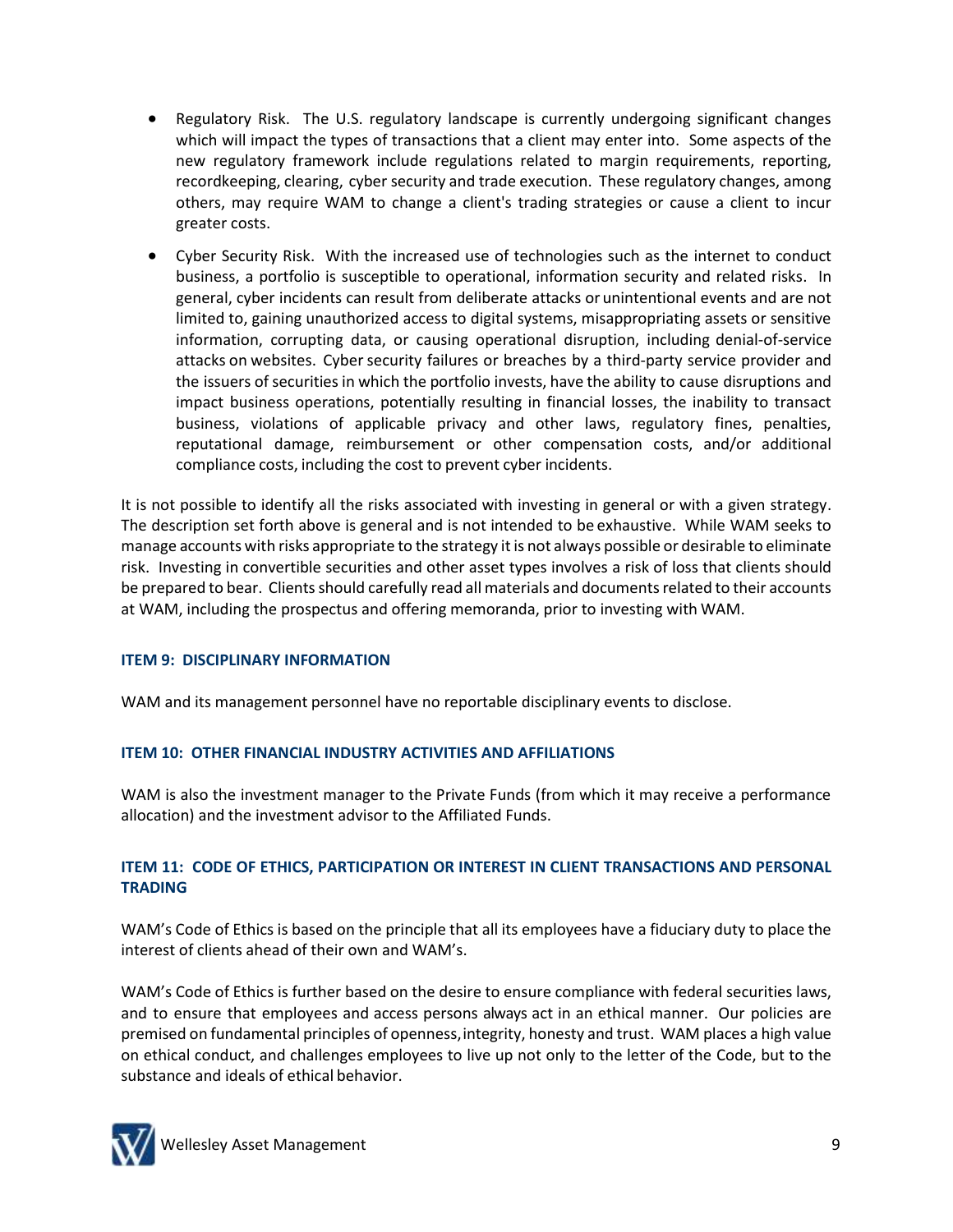Officers and employees of WAM will occasionally buy or sell, for their personal trading and investment accounts, certain securities thatWAM recommends to its clients. In some cases, the employee or officer making the recommendation owns or may buy or sell the same security as he or she recommends to clients. Because of this potential conflict of interest, WAM has adopted a Code of Ethics and Insider Trading Policy that each employee must comply with. These policies are designed to detect any violation. Key provisions include:

- Policy on Personal Securities Transactions, including
	- o Pre-clearance on private placements
	- $o$  Pre-clearance on reportable securities when not bundled with client trades
	- o Procedures for reporting personal securities transactions and holdings
- Code of Conduct
- Annual Acknowledgements by Covered Personnel

Officers and employees of WAM are encouraged to invest in shares of the Affiliated Funds, separately managed accounts or in interests in the Private Funds, as appropriate. WAM may also recommend to clients the purchase of shares in the Affiliated Funds and interests in the Private Funds, in which WAM or its employees have a financial interest, when consistent with the client's investment objectives. WAM's aggregate fee revenues are increased by purchases by clients or others of shares of the Affiliated Funds and interests in the Private Funds.

From time to time, when it is appropriate for one client to purchase a security and for another client to sell the same security, WAM may, but is not required to simultaneously place cross-trades with one or more broker-dealers or to effect the cross-trade through the applicable custodians in an attempt to seek the best execution for each client by obtaining reduced transaction or execution costs for each client. Since, in such transactions, WAM will represent both client-seller and client- buyer, WAM may have a conflict of interest given the obligation to seek the best price and most favorable execution. This conflict is mitigated by the Code's requirement to act in the best interest of the client. Clients should consider the possible costs or disadvantages of this potential conflict versus the potential benefit of obtaining reduced transaction or execution costs that may be obtained from such cross-trades. WAM will not place cross-trades for client accounts that are subject to the Employee Retirement Income Security Act of 1974, as amended, and will only place cross-tradesfor the Affiliated Fundsin accordance with Section 17(a) of the Investment Company Act of 1940.

WAM will provide a copy of its Code of Ethics to any client or prospect who requests one.

# **ITEM 12: BROKERAGE PRACTICES**

For discretionary investment management services, WAM has full investment authority to act on behalf of the client, including the selection of brokers.

WAM has the discretion to choose brokers for the execution of trades. WAM seeks best execution for client trades.

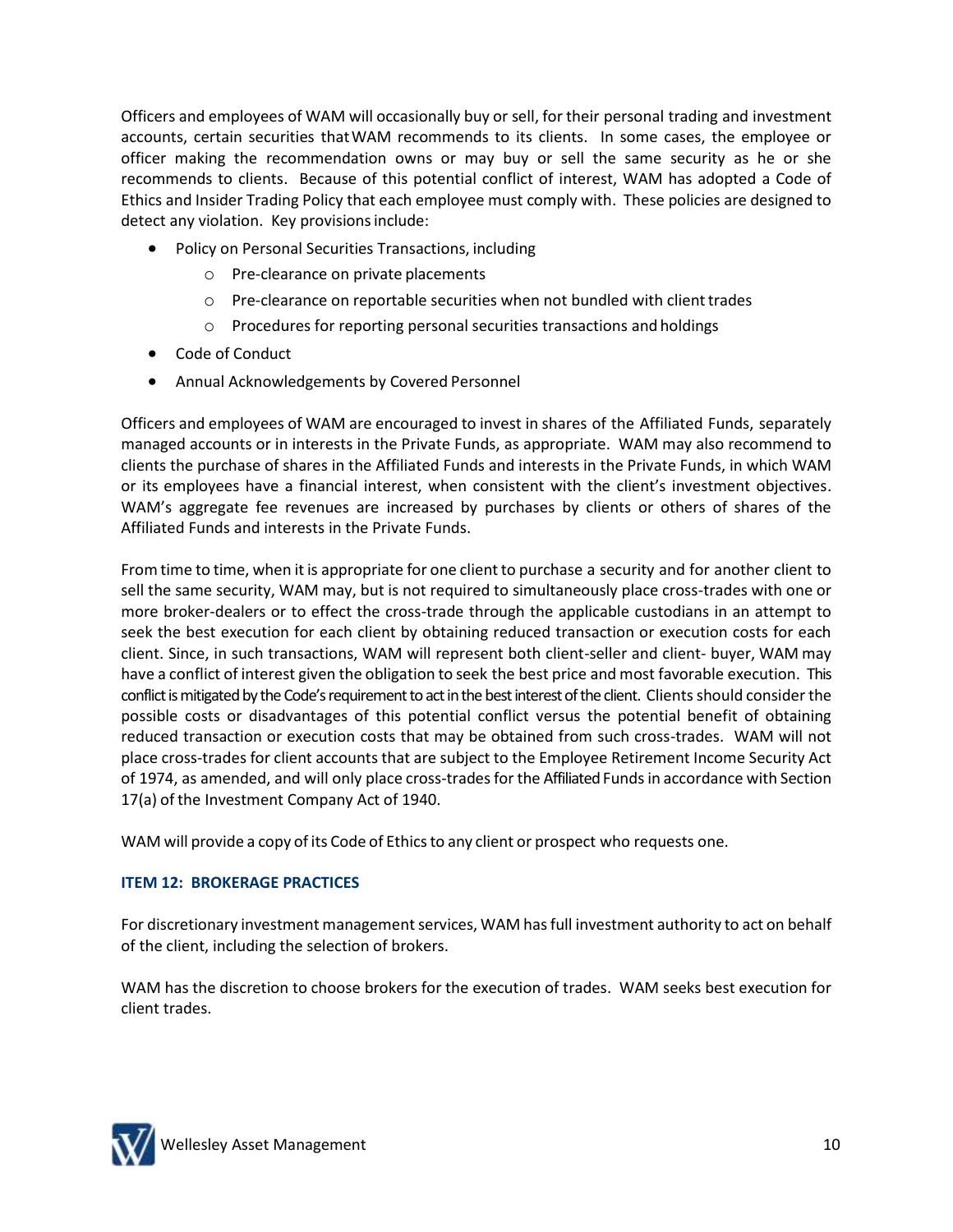Client assets may be custodied with any of a number of brokers selected by the client, recommended by WAM, or mandated by a sub-advisory agreement, or by the referring advisor. In addition, WAM utilizes several different brokerage firms for trading. In seeking best execution, the trade is often executed with a broker other than the custodial broker. This allows WAM to shop among brokerage firms to obtain best execution for all clients. WAM has no obligation to execute trades at any particular broker.

WAM does not direct brokerage transactions to brokers who provide research services in return for commissions that exceed those charged by other brokers. WAM does not have any soft dollar arrangements and does not receive any soft dollar benefits.

As discussed in Item 6, WAM aggregates client trades whenever practical to affect best pricing and execution for the client.

In recommending custodians / brokers, WAM takes the following factors into consideration:

- Overall financial condition and stability of the custodial brokerage firm
- Broker's execution capability and specialization in convertible bonds
- Ability to execute convertible bond trades
- Transaction charges, including commissions, if any, charged to clients
- Willingness and ability of a counterparty to make a market in particularsecurities
- Pricing on trades
- Customer service
- Margin rates charged to clients
- On-line access for WAM to client account information
- Quality of account reporting by the custodial brokerage firm
- Client preference

WAM's policy and practice is to not engage in agency cross transactions.

WAM's policy and practice is to not accept advisory clients' instructions for directing a client's brokerage transactions to a particular broker-dealer.

WAM's policy and practice is to not engage in principal transactions.

# **ITEM 13: REVIEW OF CLIENT ACCOUNTS**

Greg Miller, CPA (CEO and Portfolio Manager), Michael Miller, (President and CIO), and other employees review client accounts in response to changes in market conditions, changes in the financial situation of clients, at the request of the client, and other factors. Holdings in the Affiliated Funds and the Private Funds are generally reviewed daily on a portfolio-wide basis.

Depending on the arrangement with the referring advisor, clients may receive quarterly position statements and performance reports from WAM. Clients may also receive additional reports from their custodians and/or their primary advisor.

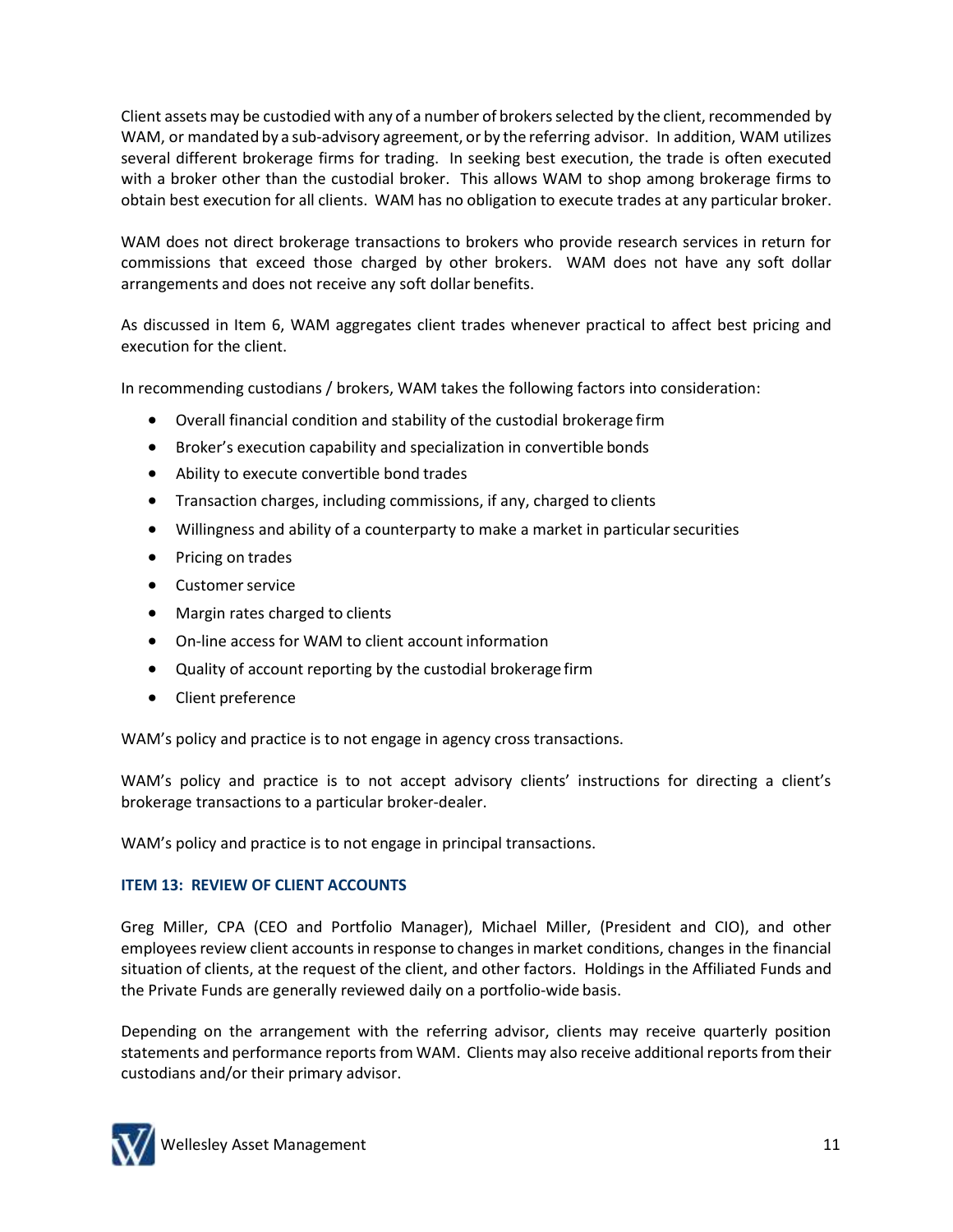Investors in the Private Funds receive account statements at least monthly from the Private Funds' fund administrator and audited financial statements annually.

## **ITEM 14: CLIENT REFERRALS AND OTHER COMPENSATION**

There are no compensation or referral arrangements which pertain to client relationships described in Item 4 of this brochure.

## **ITEM 15: CUSTODY**

WAM does not maintain physical custody of client assets.

## **Separately Managed Accounts**

WAM's clients generally retain their own custodians and maintain a separate agreement with their custodian governing the custodial services provided. Referred clients may receive trade confirmations and other reports from their broker-dealer custodians or their primary advisor, and they also may have the option to view their accounts online. WAM recommends that clients carefully review all such statements, confirmations and reports.

Pursuant to the February 2017 SEC no-action letter to the Investment Advisor Association clarifying that standing authority (also known as a standing letter of authorization or "SLOA") to move money from a client's SMA account to a third-party account is "custody" within the meaning of Advisers Act Rule 206(4)-4 (the "Custody Rule"), WAM has custody over some accounts with SLOAs to third parties.

However, the SEC also stated that any accounts that meet seven certain conditions or representations will not be subject to the "independent verification" requirement under Advisers Act Rule 206(4)-2(a)(4), also known as the annual surprise accountant's examination. WAM has procedures to ascertain that the seven conditions have been met and, therefore, WAM is not subject to the surprise accountant's examination requirement of the Custody Rule.

## **Private Funds**

WAM is deemed to have custody of the Private Funds. The Private Funds maintain unaffiliated qualified custodians and undergo an annual audit by an independent PCAOB-registered accounting firm for which financial statements are provided to investors.

## **ITEM 16: INVESTMENT DISCRETION**

## **Separately Managed Accounts**

WAM accepts discretionary authority, via the Investment Management Agreement or other Power of Attorney, to manage the assets in the client's account. WAM may at its option under certain circumstances permit clients to place restrictions or additional guidelines on investments.